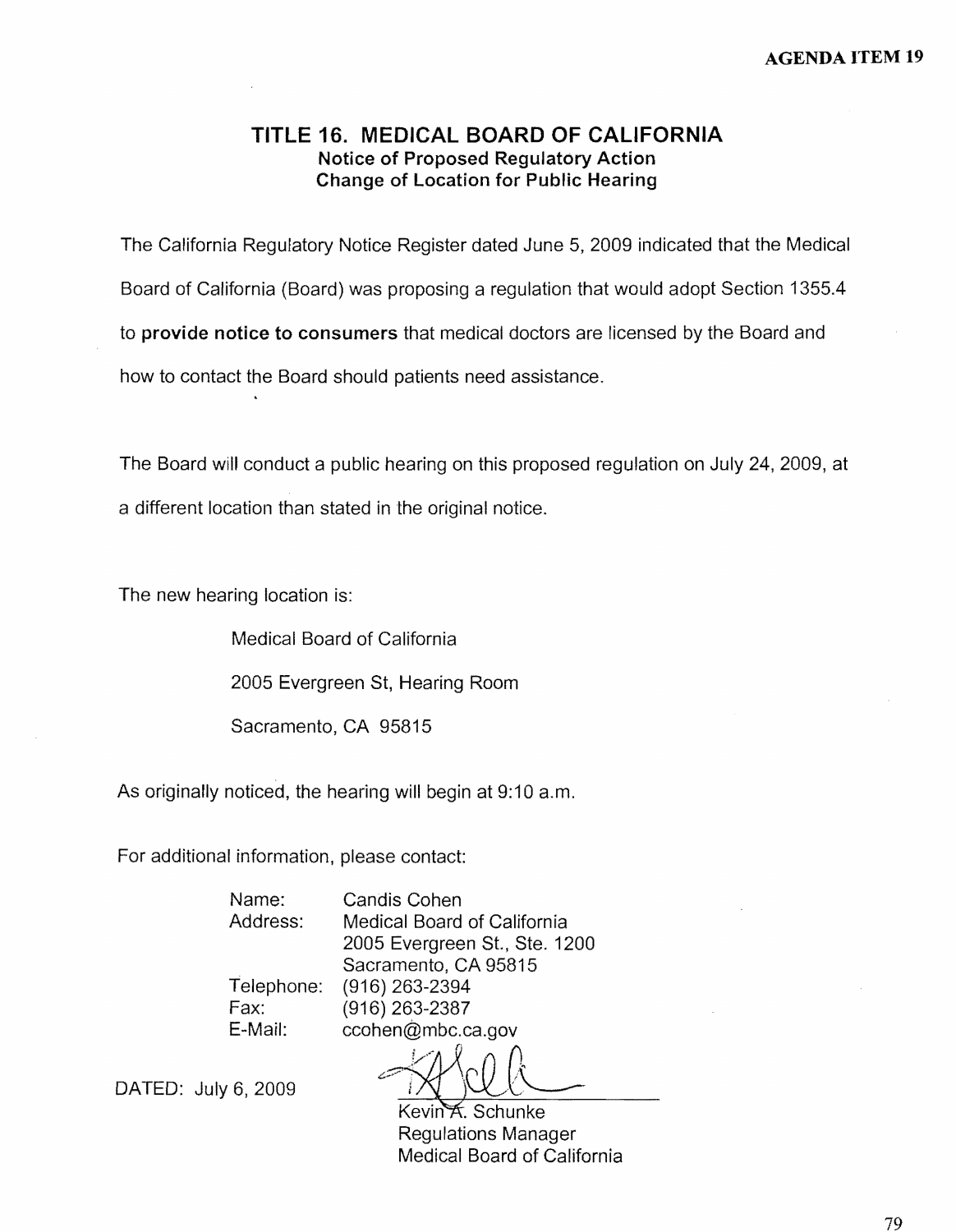#### **TITLE 16. Medical Board of California**

NOTICE IS HEREBY GIVEN that the Medical Board of California (hereinafter referred to as the "Board") is proposing to take the action described in the Informative Digest. Any person interested may present statements or arguments orally or in writing relevant to the action proposed at a hearing to be held at **the Sacramento Convention Center, 1400 J Street, Sacramento, California, at 9:10 a.m. on July 24, 2009.** Written comments, including those sent by mail, facsimile, or e-mail to the addresses listed under Contact Person in this Notice, must be received by the Board at its office not later than **5:00 p.m. on July 20, 2009** or must be received at the hearing. The Board, upon its own motion or at the instance of any interested party, may thereafter adopt the proposals substantially as described below or may modify such proposals if such modifications are sufficiently related to the original text. With the exception of technical or grammatical changes, the full text of any modified proposal will be available for 15 days prior to its adoption from the person designated in this Notice as contact person and will be mailed to those persons who submit written or oral testimony related to this proposal or who have requested notification of any changes to the proposal.

Authority and Reference: Pursuant to the authority vested by Section 2018 of the Business and Professions Code, and to implement, interpret or make specific Section 138 of said Code, the Board is considering changes to Division 13 of Title 16 of the California Code of Regulations as follows:

#### INFORMATIVE DIGEST/POLICY STATEMENT OVERVIEW

Adopt Section 1355.4.

Existing law, Business and Professions Code section 138, requires every board in the Department of Consumer Affairs to adopt regulations to require its licentiates to provide notice to their customers that the practitioner is licensed by the state.

This proposal implements section 138 by mandating notification to consumers by physicians of the fact that they are licensed by the Medical Board of California, with the Board's toll-free number and its Web site.

#### FISCAL **IMPACT** ESTIMATES

Fiscal Impact on Public Agencies Including Costs or Savings to State Agencies or Costs/Savings in Federal Funding to the State: minor

Nondiscretionary Costs/Savings to Local Agencies: none.

Local Mandate: none

Cost to Any Local Agency or School District for Which Government Code Sections 17500 - 17630 Require Reimbursement: none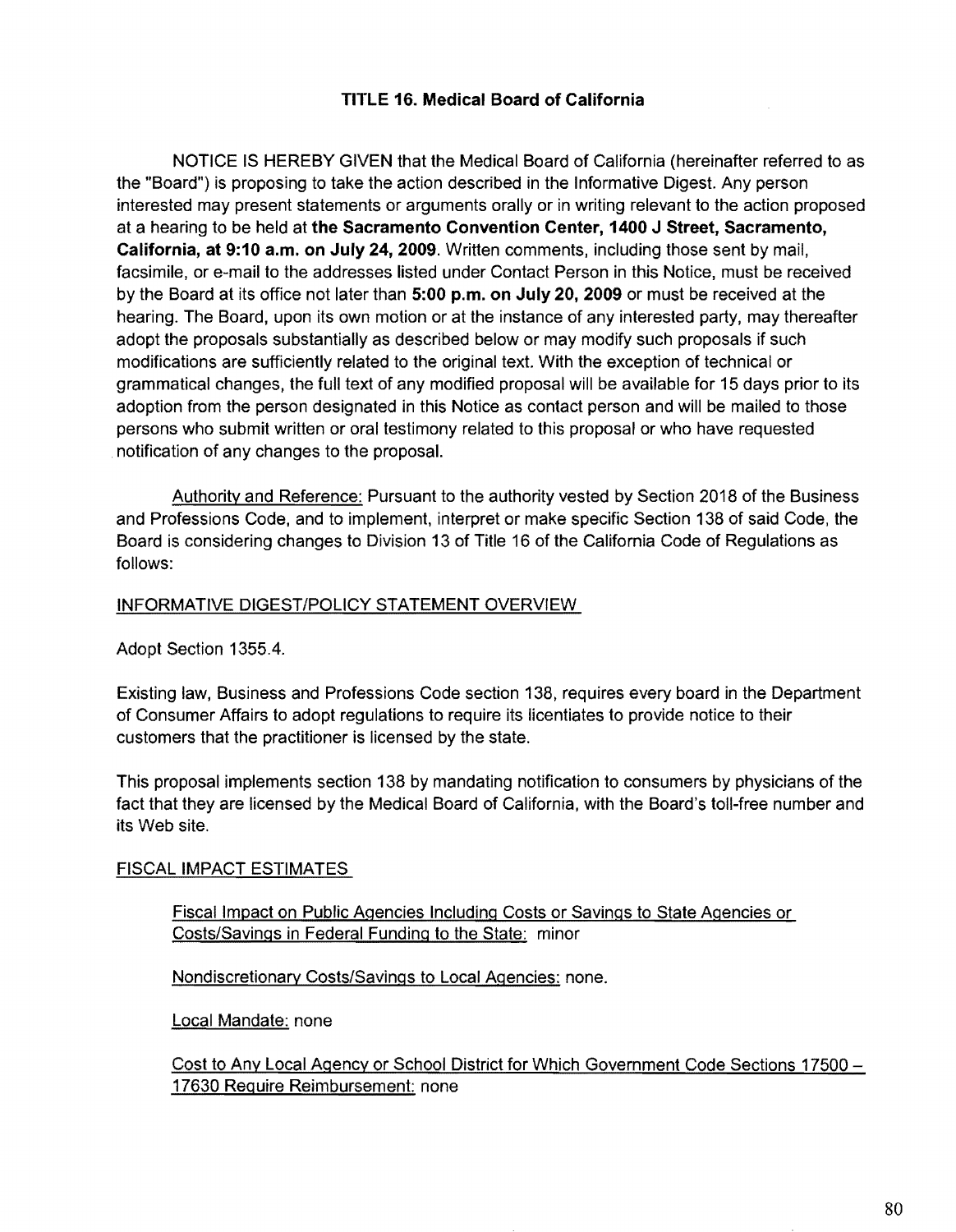#### Business Impact:

The Board has made an initial determination that the proposed regulatory action would have no significant statewide adverse economic impact directly affecting business, including the ability of California businesses to compete with businesses in other states.

#### **AND**

The following studies/relevant data were relied upon in making the above determination: None

#### Impact on Jobs/New Businesses:

The Board has determined that this regulatory proposal will not have any impact on the creation of jobs or new businesses or the elimination of jobs or existing businesses or the expansion of businesses in the State of California.

#### Cost Impact on Representative Private Person or Business:

The Board is not aware of any cost impacts that a representative private person or business would necessarily incur in reasonable compliance with the proposed action.

#### Effect on Housing Costs: None

#### EFFECT ON SMALL BUSINESS

The Board has determined that the proposed regulations would affect small businesses, since some licensees work in a small-business practice setting.

This proposed regulation would require physicians to determine which of the three notification options provided would be most appropriate for their practices, and then post a sign where their patients may see it; or put the required language on a piece of paper to be signed by each patient and retained in his/her file; or include the language in another document just above the patient's signature.

However, impact would be *de minimus*, since it is anticipated that most physicians' offices will simply post one sign in the reception area or waiting room.

#### **CONSIDERATION OF ALTERNATIVES**

The Board must determine that no reasonable alternative it considered to the regulation or that has otherwise been identified and brought to its attention would either be more effective in carrying out the purpose for which the action is proposed or would be as effective and less burdensome to affected private persons than the proposal described in this Notice.

Any interested person may present statements or arguments orally or in writing relevant to the above determinations at the above-mentioned hearing.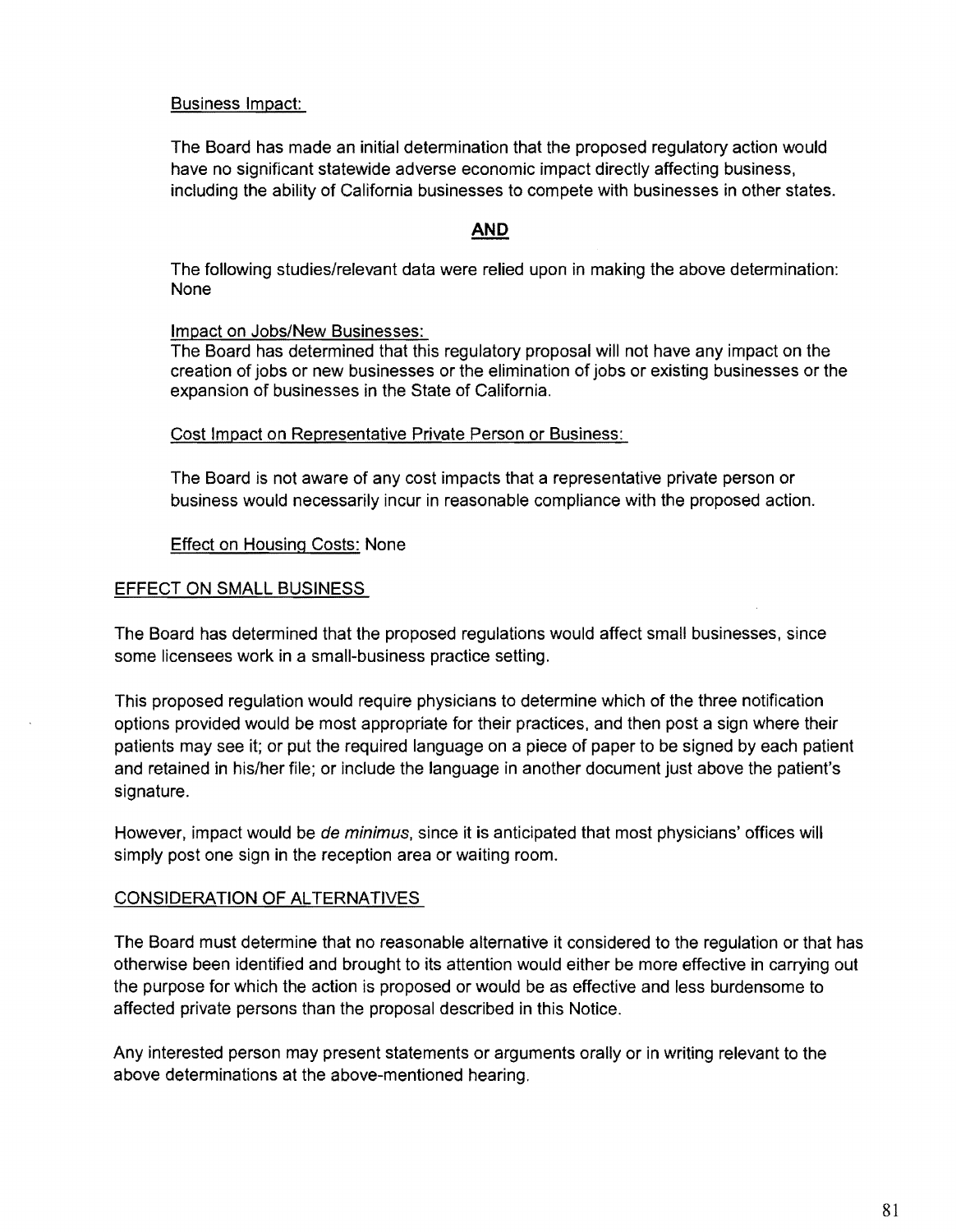#### INITIAL STATEMENT OF REASONS AND INFORMATION

The Board has prepared an initial statement of the reasons for the proposed action and has available all the information upon which the proposal is based. Copies of the initial statement of reasons and all of the information upon which the proposal is based may be obtained from the person designated in the Notice under Contact Person or by accessing the Board's website: http://www.medbd.ca.gov/laws/regulations proposed.html.

#### TEXT OF PROPOSAL

Copies of the exact language of the proposed regulations and of the initial statement of reasons, and all of the information upon which the proposal is based, may be obtained at the hearing or prior to the hearing upon request from the person designated in this Notice under Contact Person or by accessing the Board's website: [http://www.medbd.ca.gov/laws/regulations\\_proposed.htm](http://www.medbd.ca.gov/laws/regulations_proposed.html)l.

#### AVAILABILITY AND LOCATION OF THE FINAL STATEMENT OF REASONS AND **RULEMAKING** FILE

All the information upon which the proposed regulations are based is contained in the rulemaking file which is available for public inspection by contacting the person named below.

You may obtain a copy of the final statement of reasons once it has been prepared, by making a written request to the contact person named below, or by accessing the Board's website: [http://www.medbd.ca.gov/laws/regulations\\_proposed.html](http://www.medbd.ca.gov/laws/regulations_proposed.html).

#### **CONTACT PERSON**

Inquiries or comments concerning the proposed rulemaking action may be addressed to:

| Name:           | <b>Candis Cohen</b>           |
|-----------------|-------------------------------|
| Address:        | Medical Board of California   |
|                 | 2005 Evergreen St., Ste. 1200 |
|                 | Sacramento, CA 95815          |
| Telephone:      | (916) 263-2394                |
| Fax:            | (916) 263-2387                |
| E-Mail Address: | ccohen@mbc.ca.gov             |

The backup contact person is:

| Name:           | Kevin A. Schunke              |
|-----------------|-------------------------------|
| Address:        | Medical Board of California   |
|                 | 2005 Evergreen St., Ste. 1200 |
|                 | Sacramento, CA 95815          |
| Telephone:      | $(916)$ 263-2368              |
| Fax:            | (916) 263-2387                |
| E-Mail Address: | kschunke@mbc.ca.gov           |

Website Access: Materials regarding this proposal can be found at [http://www.medbd.ca.gov/laws/regulations\\_proposed.html](http://www.medbd.ca.gov/laws/regulations_proposed.html).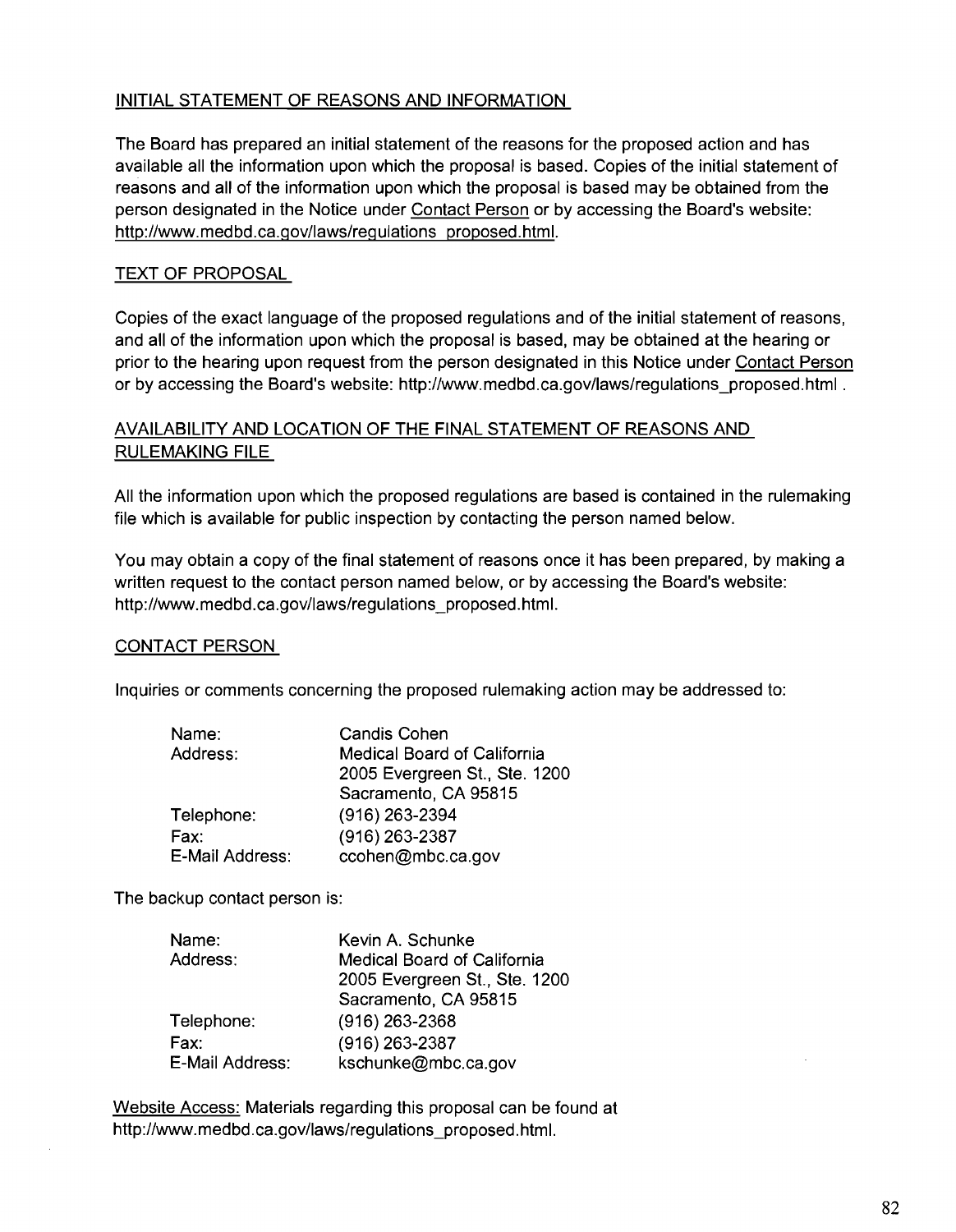#### **MEDICAL BOARD OF CALIFORNIA INITIAL STATEMENT OF REASONS**

Hearing Date: July 24, 2009

Subject Matter of Proposed Regulations: Notice to Consumers by Physicians

(1) Section Affected: Title 16, Section 1355.4

#### Specific Purpose of each adoption, amendment. or repeal:

To make consumers aware that medical doctors are licensed by the Medical Board of California (Board) and how to contact the Board should patients need assistance.

Specifically, this proposed regulation will require physicians to notify their patients that they are licensed and regulated by the Medical Board of California. Physicians may provide the notice in one of the specifically enumerated options: prominently posting a sign; including it in a written notice to be signed by the patient and kept in his/her medical record; or including it just above the signature line on a document given to the patient that the patient signs.

This proposed regulation will provide notice of the Medical Board and its contact information prior to, during, or after the provision of medical care. By law, public protection is the highest priority of the Board, and the public protection is enhanced when patients and other interested parties are made aware of the Board's existence at a time close to when medical services are provided.

#### Factual Basis/Rationale

Factual basis for determination that each proposed change is necessary:

As specified above, public protection is the highest priority of the Board whenever it exercises its regulatory authority, and this proposal is consistent with that objective, as an informed consumer is in a better position to make reasoned choices for him/herself, and also to assist the Board in regulating physicians via our complaint process, should a problem arise. It has long been suggested by public policy advocates, concerned citizens, and other interested parties that too few Californians are aware of the existence and role of the Board or the public services it offers, e.g., the information available about physicians, medical services, laws and regulations, or the complaint process. Anecdotally, oftentimes the Board's investigators will discover during their investigations civil malpractice lawsuits filed by patients who were unaware of the Medical Board's existence. If the public does not know whom to contact when an issue with a physician arises or where to seek information about a physician, the Board's effectiveness is hampered and its public protection mission is compromised. With the adoption of this proposal, patients will be provided with a tangible document with the Board's information or will have the opportunity to see a sign with the Board's information.

This proposed regulation also comports with the provisions of section 138 of the Business and Professions Code, which requires constituent boards within the Department of Consumer Affairs to promulgate regulations regarding notice that a practitioner is licensed by the state. The Medical Board is a constituent board of the Department.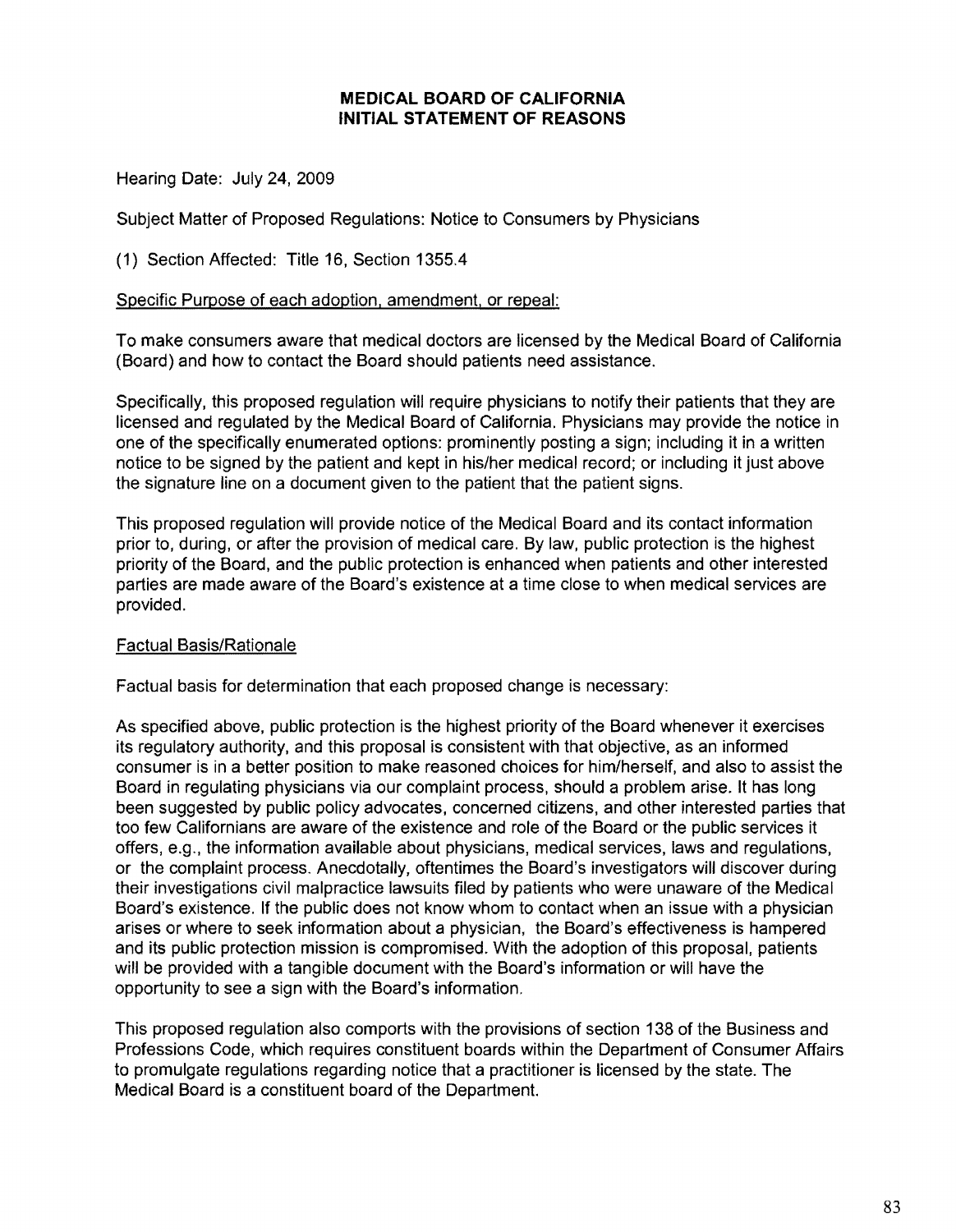#### Underlying Data

Technical, theoretical or empirical studies or reports relied upon (if any): none

#### Business Impact

 $\mathsf{X}$  This regulation will not have a significant adverse economic impact on businesses. This initial determination is based on the following facts or evidence/documents/testimony:

> Although many businesses will be required to comply, the economic impact will be minor. Physicians would only be required to prominently post a sign, which will be available on the Board's Web site, or include the brief, written notice in a written statement to be signed by the patient or his/her representative and retained in his/her file; or include the notice on another document given to each patient. The proposed regulation permits the physician to choose how he or she will comply with the notice requirements.

#### Specific Technologies or Equipment

X<sub>This regulation does not mandate the use of specific technologies or equipment.</sub>

#### Consideration of Alternatives

**No** reasonable alternative to the regulation would be either more effective in carrying out the purpose for which the action is proposed or would be as effective and less burdensome to affected private persons than the proposed regulation.

Set forth below are the alternatives which were considered and the reasons each alternative was rejected:

The Medical Board has for many years used the traditional methods to try to inform the public of its existence and how to contact it: news releases; outreach at consumer and health fairs; newsletters to the Board's licensees and others; TV, radio, and print media interviews, a comprehensive Web site; and written materials (e.g., pamphlets).

Compliance with Business and Professions Code section 138 would be much more effective than all of these activities combined. While the Board endeavors to inform the public of its roles and functions via various mass marketing methodologies, the proposed regulation would enhance awareness within the point-of-service area. This is a more effective means of educating patients.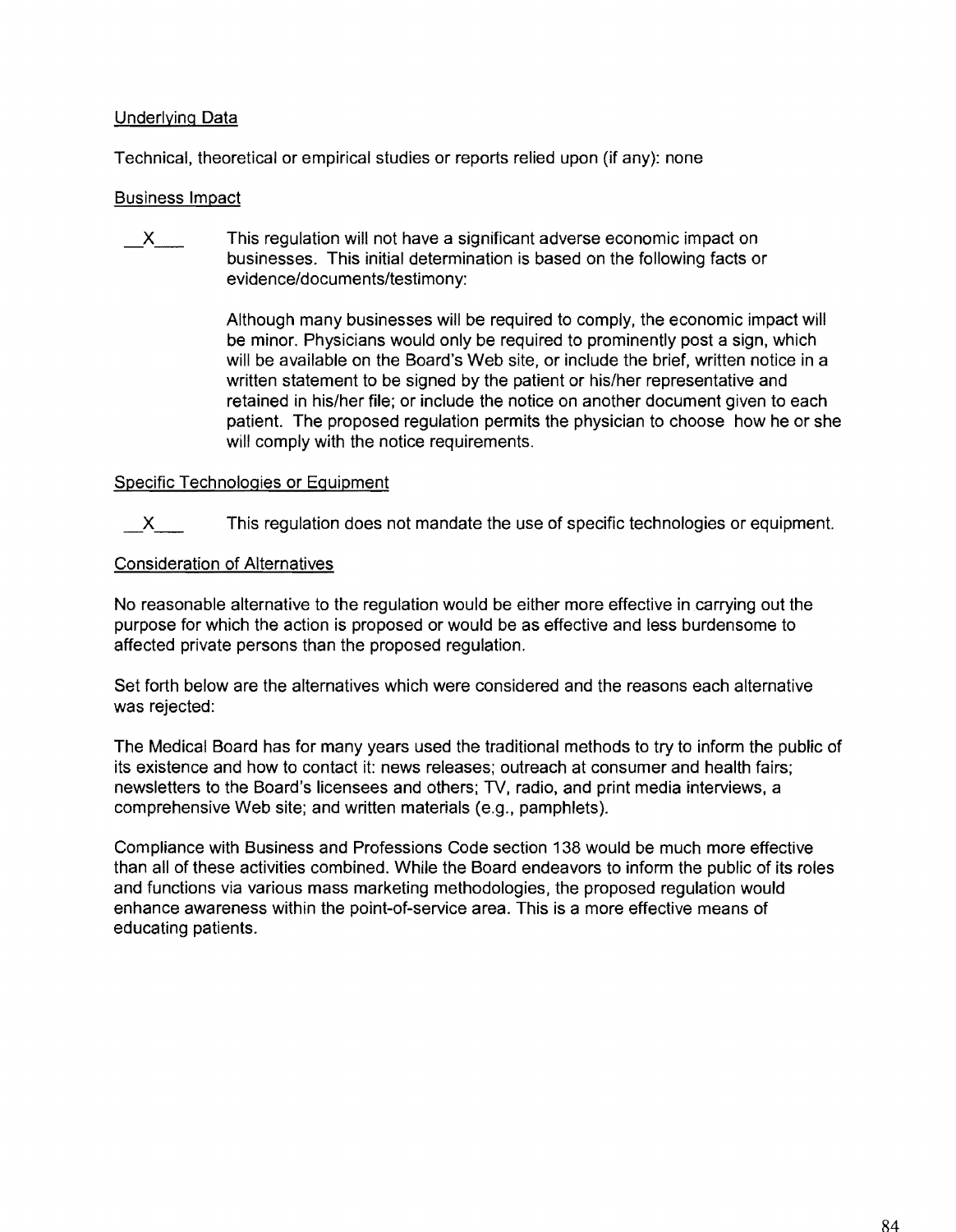# MEDICAL BOARD OF CALIFORNIA Notice to Consumers by Physicians Specific Language of Proposed Changes

Adopt section 1355.4 in Article 1 of Chapter 2 to read as follows:

# 1355.4. Notice to Consumers

(a) A licensee engaged in the practice of medicine shall provide notice to each patient of the fact that the licensee is licensed and regulated by the board. The notice shall include the following statement and information:

# NOTICE TO CONSUMERS

Medical doctors are licensed and regulated

# by the Medical Board of California

# (800) 633-2322

## [www.mbc.ca.gov](http:www.rnbc.ca.gov)

(b) The notice required by this section shall be provided by one of the following methods:

(1) Prominently posting the notice in an area visible to patients on the premises where the licensee provides the licensed services, in which case the notice shall be in at least 48-point type in Arial font.

(2) Including the notice in a written statement, signed and dated by the patient or the patient's representative and retained in that patient's medical records, stating the patient understands the physician is licensed and regulated by the board.

(3) Including the notice in a statement on letterhead, discharge instructions, or other document given to a patient or the patient's representative, where the notice is placed immediately above the signature line for the patient in at least 14-point type.

NOTE: Authority cited: Section 2018, Business and Professions Code: Reference: Sections 138 and 680, Business and Professions Code.